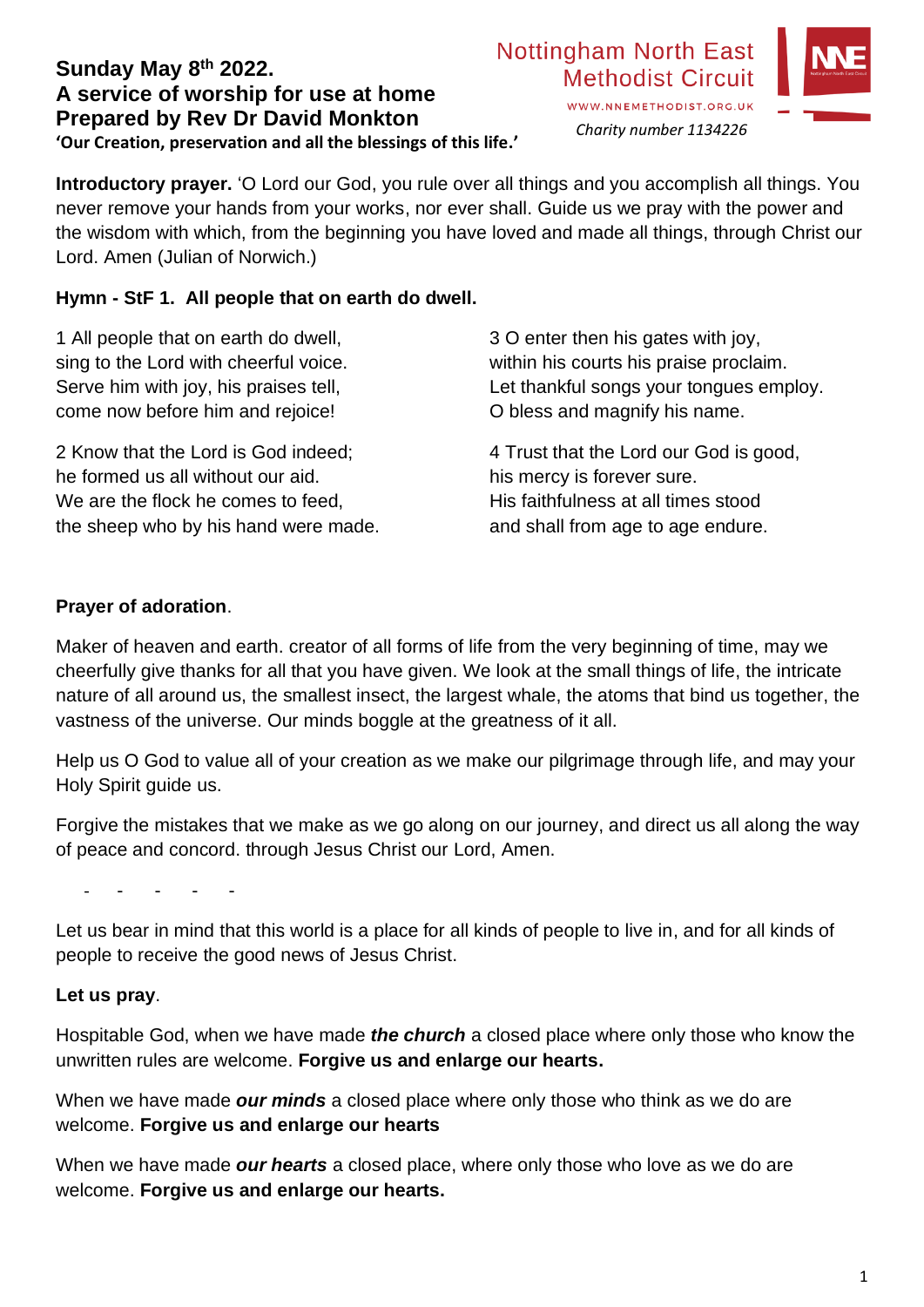## **Thank you for loving us as we are and for calling us to grow into the image of your Son in whose name we pray Amen. (Michaela** Youngson)

### **Gospel Reading. St. Luke chapter 24 verses 36-49.**

While they were still talking about this, Jesus himself stood among them and said to them, "Peace be with you."

**<sup>37</sup>** They were startled and frightened, thinking they saw a ghost. **<sup>38</sup>** He said to them, "Why are you troubled, and why do doubts rise in your minds? **<sup>39</sup>** Look at my hands and my feet. It is I myself! Touch me and see; a ghost does not have flesh and bones, as you see I have." **<sup>40</sup>** When he had said this, he showed them his hands and feet. **<sup>41</sup>** And while they still did not believe it because of joy and amazement, he asked them, "Do you have anything here to eat?" **<sup>42</sup>** They gave him a piece of broiled fish, **<sup>43</sup>** and he took it and ate it in their presence. **<sup>44</sup>** He said to them, "This is what I told you while I was still with you: Everything must be fulfilled that is written about me in the Law of Moses, the Prophets and the Psalms." **<sup>45</sup>** Then he opened their minds so they could understand the Scriptures. **<sup>46</sup>** He told them, "This is what is written: The Messiah will suffer and rise from the dead on the third day, **<sup>47</sup>** and repentance for the forgiveness of sins will be preached in his name to all nations, beginning at Jerusalem. **<sup>48</sup>** You are witnesses of these things. **<sup>49</sup>** I am going to send you what my Father has promised; but stay in the city until you have been clothed with power from on high."

#### **Psalm 23.** (as recorded in reading 805 in Singing the Faith.)

The Lord is my shepherd I shall not want he makes me lie down in green pastures He leads me beside still waters he restores my soul he leads me in right paths for his namesake. Even though I walk through the darkest valley I fear no evil for you are with me your Rod and your staff they comfort me. You prepare a table before me in the presence of my enemies, you anoint my head with oil. My cup overflows. Surely goodness and mercy shall follow me all the days of my life and I shall dwell in the House of the Lord my whole life long**.** (from the New Revised Standard Version)

One of the appointed lessons for today is Psalm number 23 which must be the most popular and well-known Psalms in the whole of the Bible

It is also a reading which reminds me that I have ministered in areas where there are large numbers of sheep! The first was around Saffron Walden in Essex, in the more rural parts bordering on Cambridgeshire. The second place was the Shetland Islands where it is estimated that there are ten sheep to every human being. There are some very ancient breeds of sheep that to be found there as well, who eat kelp, a form of seaweed.

A popular meal which is it eaten there is called reasted mutton, which is eaten mainly around the time of the Viking winter festival of Up Helly Aa. Basically, it is a form of preserving mutton by salting, and it is also used for making soup. Both of my daughters send for it from time to time.

This is the lambing season. One of my friends, a Shetlander, sent me a photograph via Facebook just last week of a black baby lamb. The first lamb to be born this season. What was most delightful was to see the way in which the other pregnant ewes came around to see the first new newly born baby, then give it an affectionate little nosey nozzle to welcome it into the world. Shepherding is still very much part of the crofter's life.

There are lots of lessons to learnt about shepherding that can be applied to human life.

What does the 23rd Psalm teach us?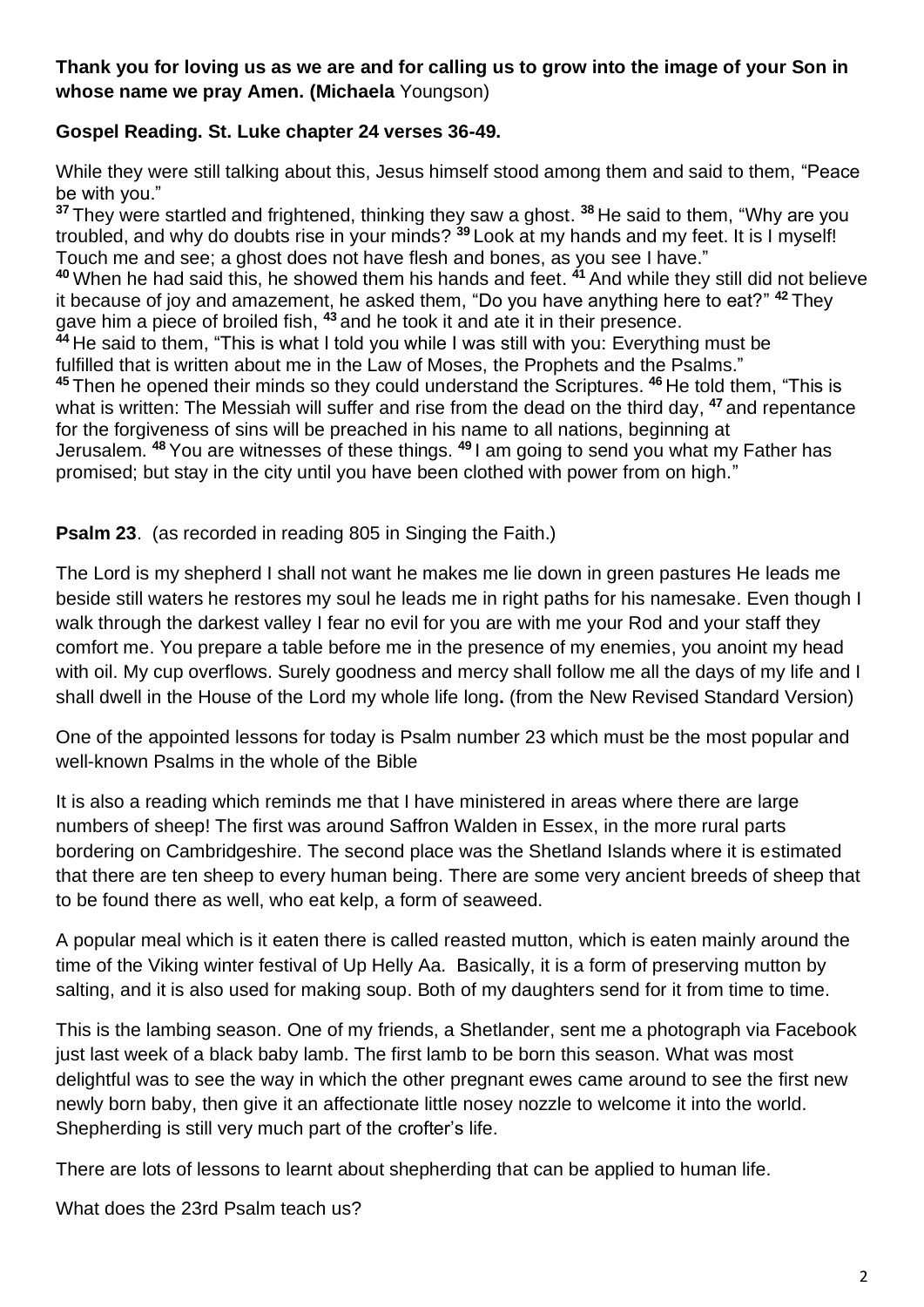First of all we have to remember that is a song of personal Thanksgiving and it is voluntarily given. It is something that goes beyond the normal demands of religion, but at the same time we have to remember that if we say the Lord is MY shepherd we have to mean it!

The other thought that was very important to remember was that when someone had experienced something to be thankful for in their lives the natural thing to do was to go to the sanctuary, the temple. Hence the words at the end of the Psalm which speak of dwelling 'in the house of the Lord for ever.'

There is so much to be thankful for in life. Although there are hardships in our lives, there are for all of us so many times when 'our cup runs over' with goodness. The Christian may well be deeply upset and disappointed when thigs go wrong, and when there is a sense of loss it is very hard forget,

But there are occasions when the individual can give thanks for the blessings they have receivedas well as the corporate blessings we have given thanks for There are so many things that human beings have in common.

Have you noticed that in many parts of the Bible you find the phrase 'Lord, confirm the feeble knees?' It means Lord, 'strengthen those who are weak in spirit that they may have strength to stand up for what is good and right.'

As we get older however we might be tempted to think it means literally strengthen our 'physical feeble knees.' In other words, may our legs get stronger again so that we can move along more quickly!

Here in the Psalm however it speaks of The Lord's rod and staff' comforting us. We need to remember that a staff is not only of use to protect the sheep from their enemies such as wolves and hyenas, but for human beings a staff can also be used as a walking stick. We may also think of God's help being a bit like a walking stick- helping us and giving us that extra support when we need it!

Just before beginning my ministry as a probationer, I spent a happy three month in pastoral work in a very rural area of New York state in America, but just before returning home I had the opportunity of seeing the Niagara Falls. The best view of these Falls is from the Canadian Side. I had no transport of my own so I had to walk over a very high suspension bridge to see the better view

I'm very nervous of heights, and I didn't want to cross this high narrow bridge at all.

I said to myself. 'Here you are, a Preacher of the Gospel and you are afraid to cross this bridge and see the marvellous view from the other side.'

So I decided on a plan- that I would say the 23<sup>rd</sup> psalm to myself as I walked across in order to keep my mind occupied.'

I started saying the 23rd Psalm slowly in its traditional form. 'The Lord is my shepherd I shall not want….and so on through the Psalm. Then there were the words, 'yea though I walk through the valley of the shadow of death, I will fear no evil, for thou art with me…

By that time I was at the centre of the bridge at the farthest point away from land on either side and the confidence came to me to finish the walk to other side without any fear!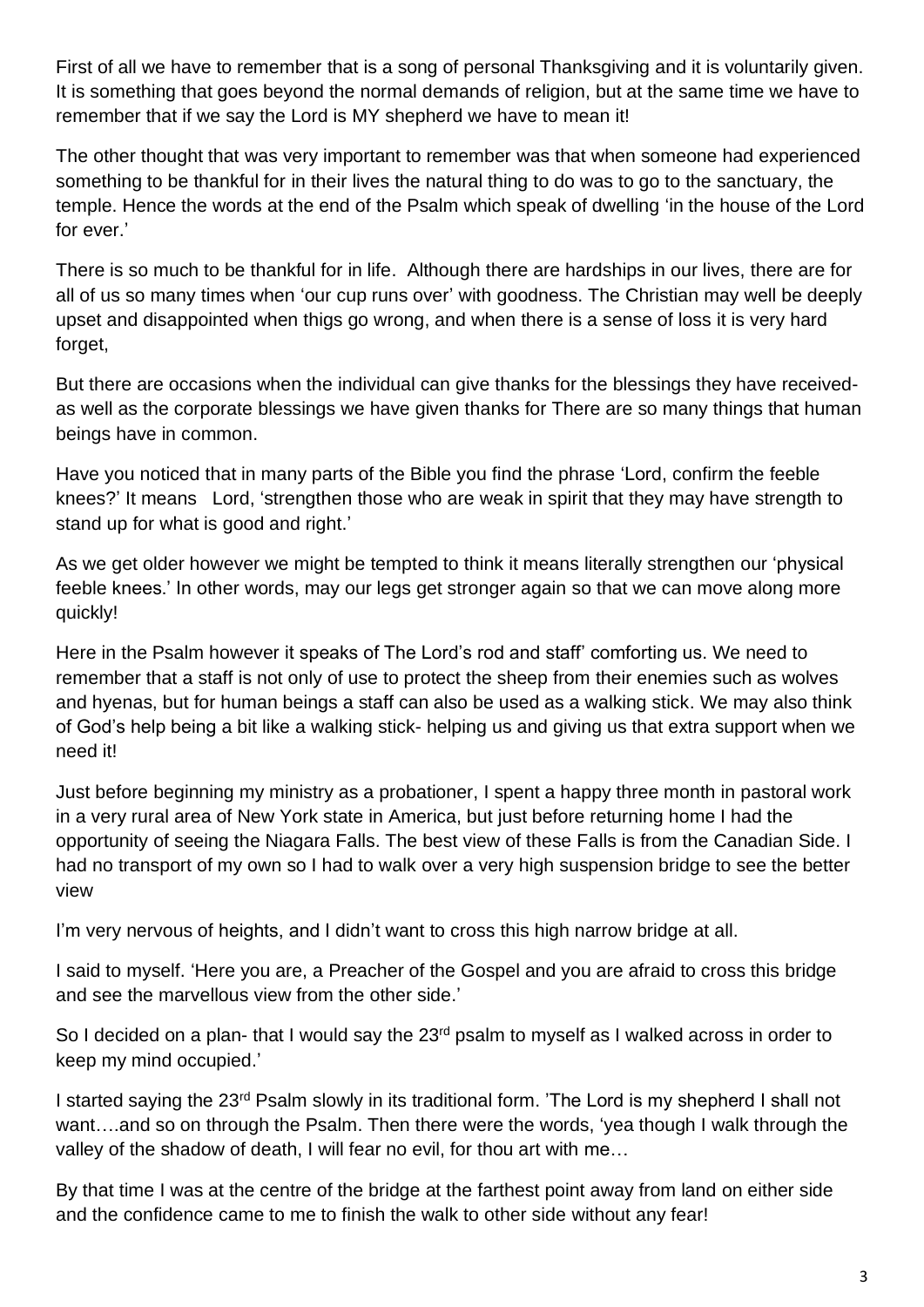It is believed that the Psalmist had a near death experience or illness that made him write these words in the first place., but he journeyed on and he saw the blessings from God come flowing into his life.

There are many times when we have to walk by faith in order to live out our lives in a Christlike way. There are times when we fail, but we are called upon to keep persevering in faith and we can win through.

## *May we all get to the point where we are able and be prepared to say. 'The Lord is MY shepherd' and take this to heart in every part of our lives.*

## **Hymn - StF no 479. The King of love my Shepherd is whose goodness faileth never.**

1 The King of love my shepherd is, whose goodness faileth never. I nothing lack if I am his, and he is mine forever.

2 Where streams of living water flow, my ransomed soul he leadeth; and where the verdant pastures grow, with food celestial feedeth.

3 Perverse and foolish, oft I strayed, but yet in love he sought me; and on his shoulder gently laid, and home, rejoicing, brought me.

4 In death's dark vale I fear no ill, with thee, dear Lord, beside me; thy rod and staff my comfort still, thy cross before to guide me.

5 Thou spreadst a table in my sight; thy unction grace bestoweth; and oh, what transport of delight from thy pure chalice floweth!

6 And so through all the length of days, thy goodness faileth never; Good Shepherd, may I sing thy praise within thy house forever.

#### **Intercessions**

Let us continue to pray for the Country of Ukraine. For all whoso bravely fight for the well-being of their country against such overwhelming odds. Let us remember all who have lost loved ones in the warfare, and all who are fleeing to avoid the conflict.

#### **Lord in your mercy hear or prayer**

Let us remember all who live in war torn countries in all parts of the world. Where human rights are disregarded, and large numbers of people are struggling even to exist.

#### **Lord in your mercy hear our prayer**

We are asked to pray on the  $8<sup>th</sup>$  day of each month for the Methodist Church in Rwanda. Let us pray for Rwanda for its continued stability and peace and difficult problems to face if refugees are directed to live there.

Lord in your mercy. **Hear our prayers**

Let us remember those who have asked for us to pray for them, and others who need our prayers.

Lord in your mercy. *Hear our prayers*.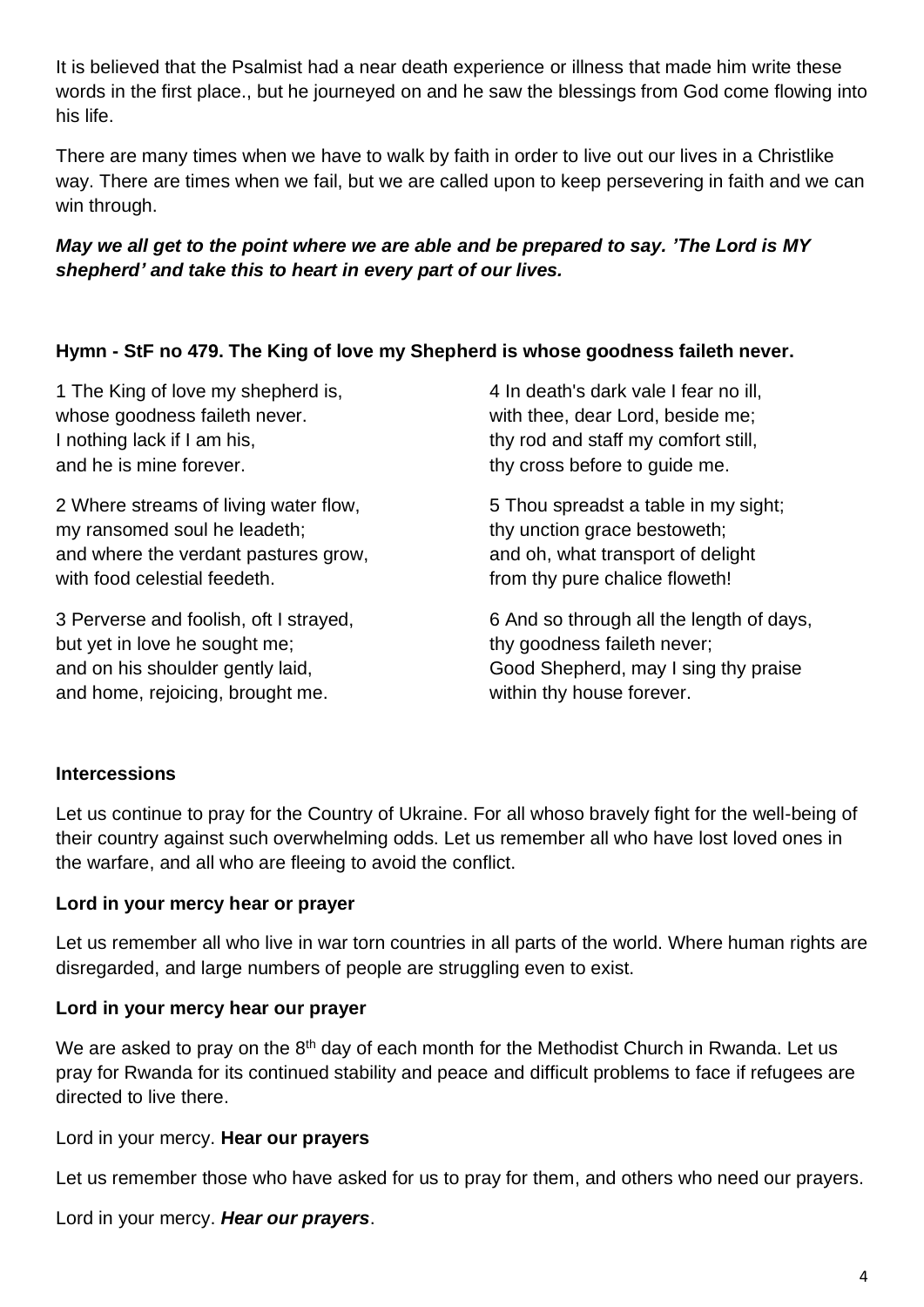Bearing in mind especially the forthcoming local elections. Let us remember those who are offering to serve us in these critical times of expensive living. That those elected to serve us may do so with utter integrity

#### Lord in your mercy**.** *Hear our prayers*

Help us Lord to keep the welfare of others at heart, their need in mind, body and emotionally too. Be with us in all the stages of life- that we may truly trust in you for ever. **Amen**

# **The Lord's prayer.**

 Our Father in heaven, hallowed be your name, your kingdom come, your will be done, on earth as in heaven. Give us today our daily bread. Forgive us our sins as we forgive those who sin against us. Lead us not into temptation but deliver us from evil. For the kingdom, the power, and the glory are yours now and for ever. Amen.

## **Hymn. - STF.111. Lord of the boundless curves of space.**

Lord of the boundless curves of space And time's deep mystery, To your creative might we trace All nature's energy.

Your mind conceived the galaxy, Each atom's secret planned, And every age of history Your purpose, Lord, has spanned.

Your Spirit gave the living cell Its hidden, vital force: The instincts which all life impel Derive from you, their source.

You gave the growing consciousness That flowered at last in man, With all his longing to progress. Discover, shape and plan.

In Christ the living power of grace To liberate and lead Lights up the future of our race With mercy's crowning deed.

Lead us, whom love has made and sought, To find, when planets fall, That Omega of life and thought Where Christ is all in all.

# **Closing prayer and benediction.**

Loving and gracious God, you are ever present with us, always walking beside us no matter what we face. You are God of the past the present and the future -always unchanging in a world that is constantly changing. Help us to continue to put our trust in you, to step out with confidence and follow wherever you may lead us.